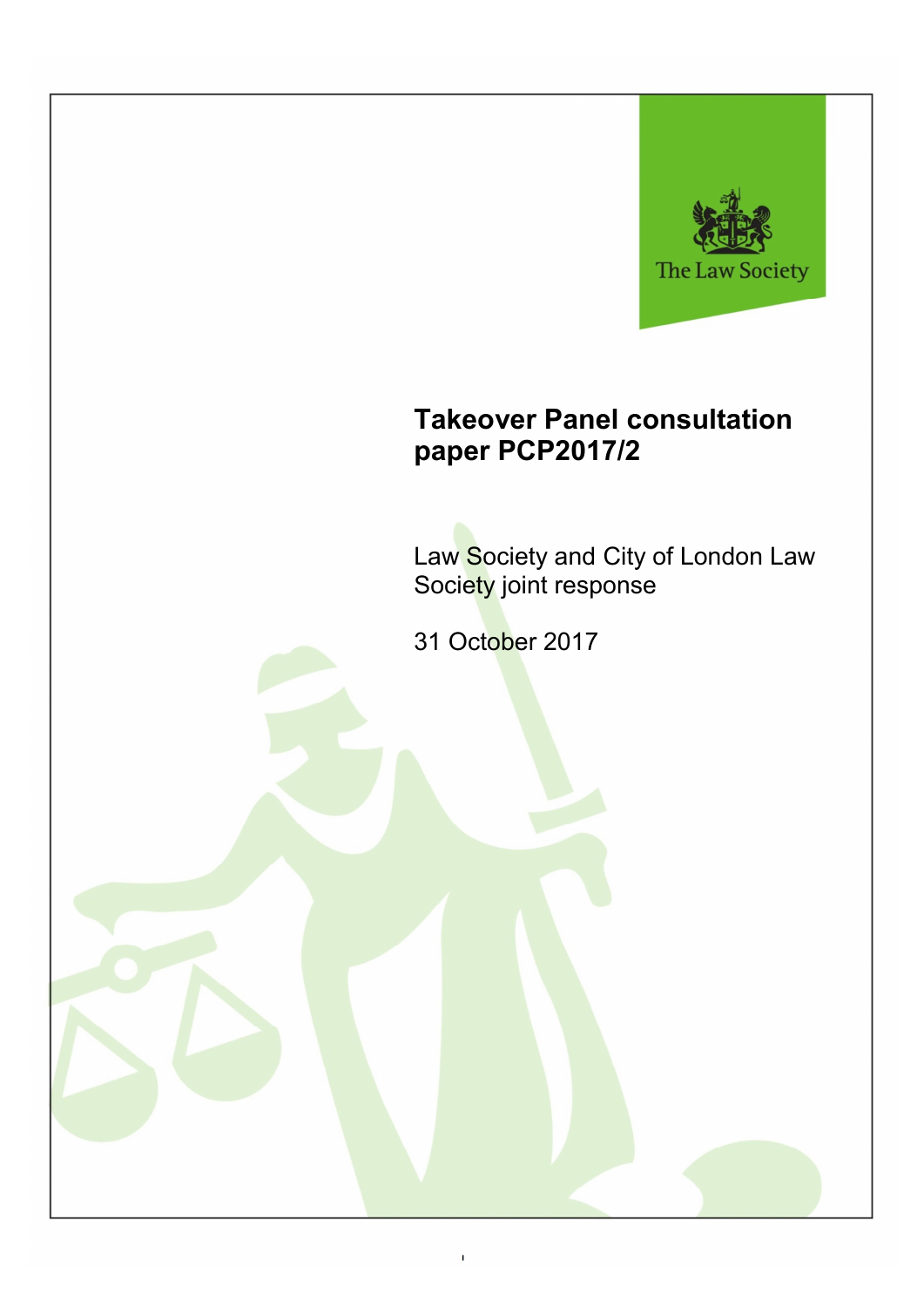## **Introduction**

- 1. The views set out in this paper have been prepared by a Joint Working Party of the Company Law Committees of the City of London Law Society (**CLLS**) and the Law Society of England and Wales (the **Law Society**).
- 2. The CLLS represents approximately 17,000 City lawyers through individual and corporate membership, including some of the largest international law firms in the world. These law firms advise a variety of clients from multinational companies and financial institutions to Government departments, often in relation to complex, multijurisdictional legal issues. The CLLS responds to a variety of consultations on issues of importance to its members through its 19 specialist committees.
- 3. The Law Society is the professional body for solicitors in England and Wales, representing over 170,000 registered legal practitioners. It represents the profession to Parliament, Government and regulatory bodies in both the domestic and European arena and has a public interest in the reform of the law.
- 4. The Joint Working Party is made up of senior and specialist corporate lawyers from both the CLLS and the Law Society who have a particular focus on issues relating to takeovers.

## **Response**

- **Q1 Should Rule 24.2(a) be amended so as to require an offeror to make specific statements of intention with regard to the offeree company's research and development functions, the balance of the skills and functions of the offeree company's employees and management, and the location of the offeree company's headquarters and headquarters functions?**
- 5. We do not have any comments on this proposal.

# **Q2 Do you have any comments on the proposed amendments to Rules 24.2(a) and (b)?**

6. It would be helpful for the Panel to clarify what is meant by the reference to the "balance" of the skills and functions of the employees and management. For instance, is it intended to refer to the number/proportion of employees and management in different functions? It would also be helpful to understand how specific disclosure is expected to be in this context given the restrictions under which a bidder operates (for example, under s188 Trade Union & Labour Relations (Consolidation) Act 1992, a bidder is unable to consult target employees until after its offer closes).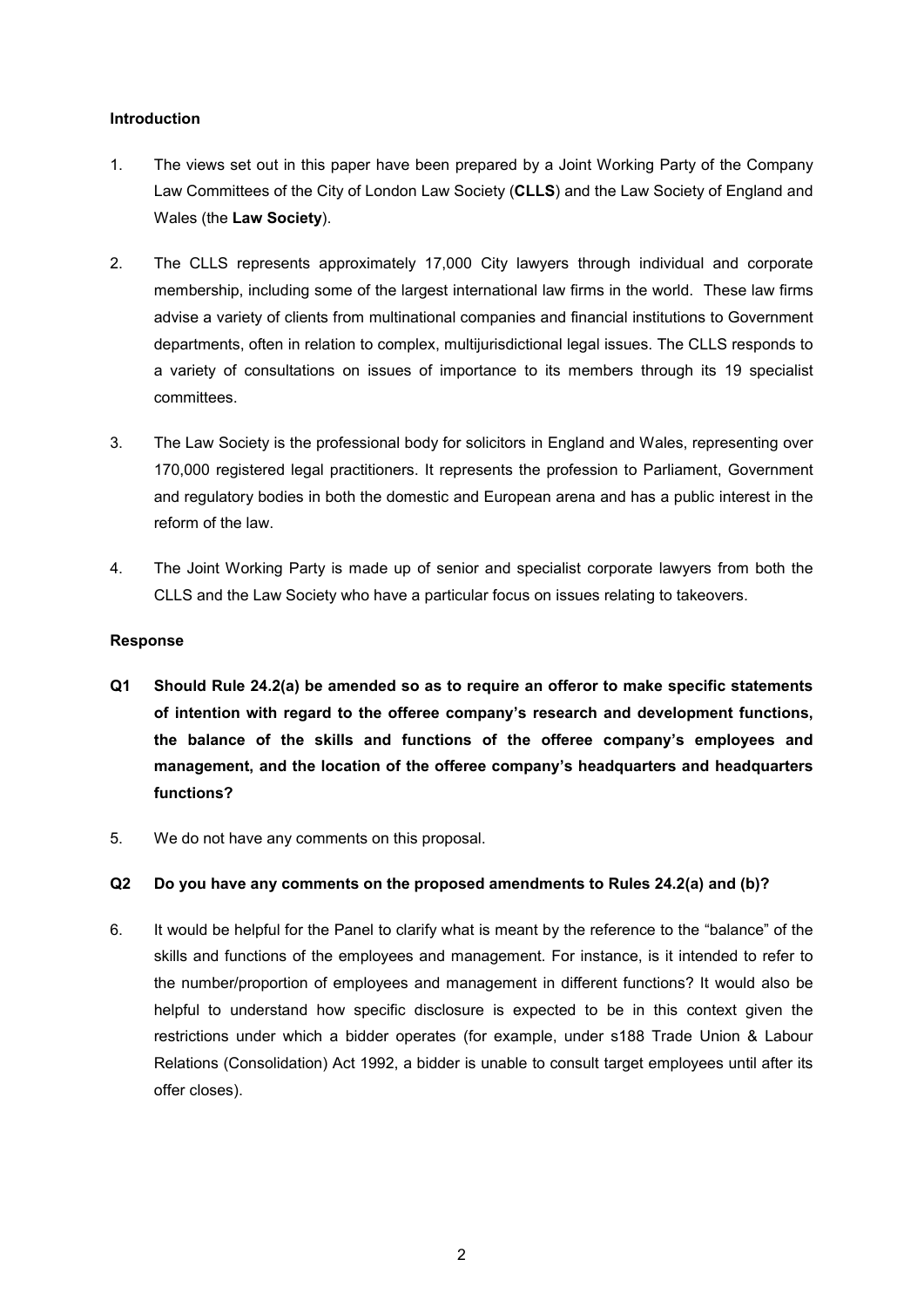- **Q3 Should Rule 2.7 be amended so as to bring forward to the firm offer announcement the requirement for an offeror to state its intentions with regard to the business, employees and pension scheme(s) of the offeree company and, where appropriate, the offeror?**
- 7. We do not object to this proposal in principle. However, we would anticipate that parties to an offer will need to engage with the Panel to a greater extent than is currently practice in connection with the framing of the intention statements to be included in the Rule 2.7 announcement. Currently, the Panel will contact a bidder if it considers the (voluntary) intention statements made in the Rule 2.7 announcement should be amended/expanded in the offer document in order to ensure that they are compliant with the requirements of Rule 24.2, but there is no established practice or procedure for the Panel to review or pre-vet bidder intention statements to be included in the Rule 2.7 announcement (although a party may request this, including where there are unusual or complex issues to be determined). Given that, under the proposed revised rules, the statements made in the Rule 2.7 announcement must comply fully with the requirements of Rule 24.2, parties to an offer are likely to want to engage with the Panel prior to making the Rule 2.7 announcement to ensure that the Panel considers the disclosures to have been made to the relevant standard. It would be helpful if the Panel would confirm that it would be happy to engage in this form of pre-vetting of intention statements relating to the target business where it is requested to do so by a bidder.
- 8. As a separate point, there may be situations where the bidder changes its intentions for the target business, in particular in a hostile or competitive situation – for example, in order to secure a recommendation from the target board. We assume that the revised regime is not meant to prevent a bidder from changing its intentions following the making of a Rule 2.7 announcement (provided that this is appropriately disclosed to the market), but it would be helpful if the Panel could confirm this.
- 9. For the avoidance of doubt, it would also be helpful if the Panel could explicitly confirm that it is not intended to require bidders to include any specific intention statements regarding the target business in announcements that are made prior to a firm offer announcement under Rule 2.7 – i.e. it would still be permitted to make a possible offer announcement to the effect that bidder and target are in discussions without needing to include any further detail.

#### **Q4 Do you have any comments on the proposed amendments to Rule 2.7 and Rule 25.9?**

- 10. We do not have any comments on the drafting of the proposed amendments other than as referred to in the response to Q2.
- **Q5 Should an offeror be obliged to seek the consent of the board of the offeree company in order to publish an offer document within the 14 days following its firm offer announcement?**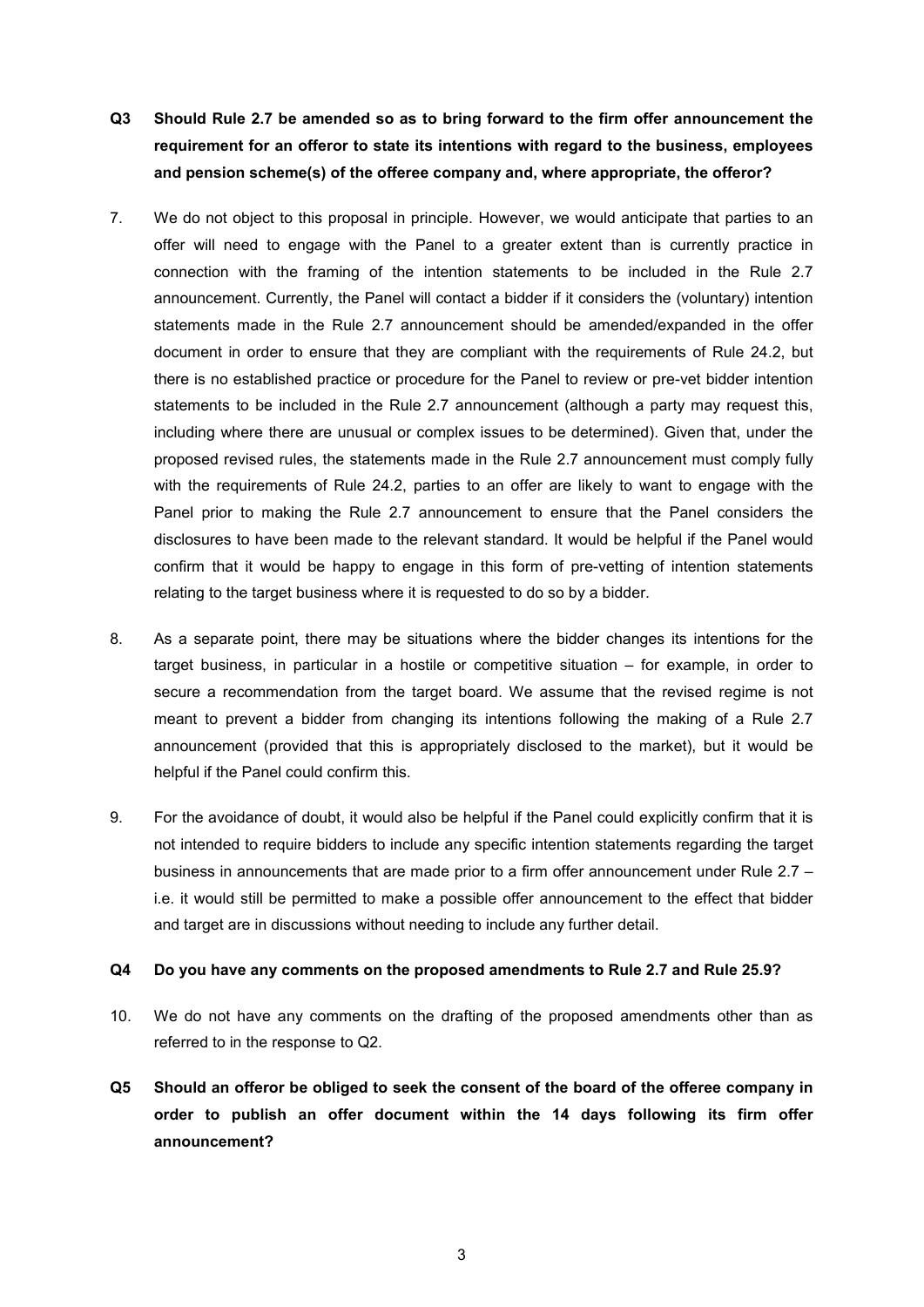- 11. In our view, the PCP does not set out a compelling argument for changing the long-standing rules on offer timetables. The proposed changes will be most relevant in the context of hostile cash offers (it would be unusual for offer documentation in relation to a hostile securities offer to be published shortly after the Rule 2.7 announcement). Whilst 14 days is a relatively short period of time for a target board to respond to a hostile bid this does not, in our view, materially prejudice the target company shareholders or other stakeholders given the fact that the target board has the ability to continue to publish material new information up until Day 39 (including any profit forecasts or quantified financial benefits statements that may be relevant to supporting its defence), and in our experience that is sufficient time to prepare profit forecasts or quantified financial benefits statements.
- 12. The proposed approach set out in the PCP may also, in effect, restrict bidders' scope or appetite to carry out stakebuilding activity (and therefore shareholders' ability to sell shares to the bidder). This is because, under the Companies Act 2006, shares purchased by the bidder will only count towards the 90% compulsory acquisition threshold where the purchases take place once the offer has been made (i.e. following publication of the offer document). It may also extend the period during which the bid is at risk of lapsing under Rule 12.
- 13. If the Panel does intend to proceed with changes to permit target company boards and other stakeholders a longer period to respond to hostile offers, whilst we do not advocate a change to the current Code timetable, we note that this could also be achieved by extending the period for publishing a defence circular (for example, to 21 days after posting of the offer document) and moving the first closing date accordingly (for example, to Day 28). This should not have an impact on the later dates in the timetable which could remain as they currently are and would avoid unnecessarily restricting the bidder's ability to proceed with making its formal offer and extending the period of time for which a target company is in an offer period.
- 14. It would also be helpful to understand how the Panel envisages the proposed posting restriction would apply in the case of a subsequent non-recommended bidder (see also paragraph 12 above).
- 15. On a separate point, if the proposals in the PCP are adopted in the form proposed, we assume that the target board would not be permitted to agree with the bidder the timing of publication of the offer document as this would be treated as an offer-related arrangement for the purposes of Rule 21.2. If this assumption is correct, we assume that the target company would be permitted to make a commitment in the Rule 2.7 announcement to the effect that posting will be permitted earlier than the 14 day deadline. This is important to ensure that the bidder has certainty over timetable at the time it makes its firm offer announcement and that the market and other interested stakeholders are properly informed of the intended timetable.

#### **Q6 Do you have any comments on the proposed amendments to Rule 24.1 and Rule 25.1?**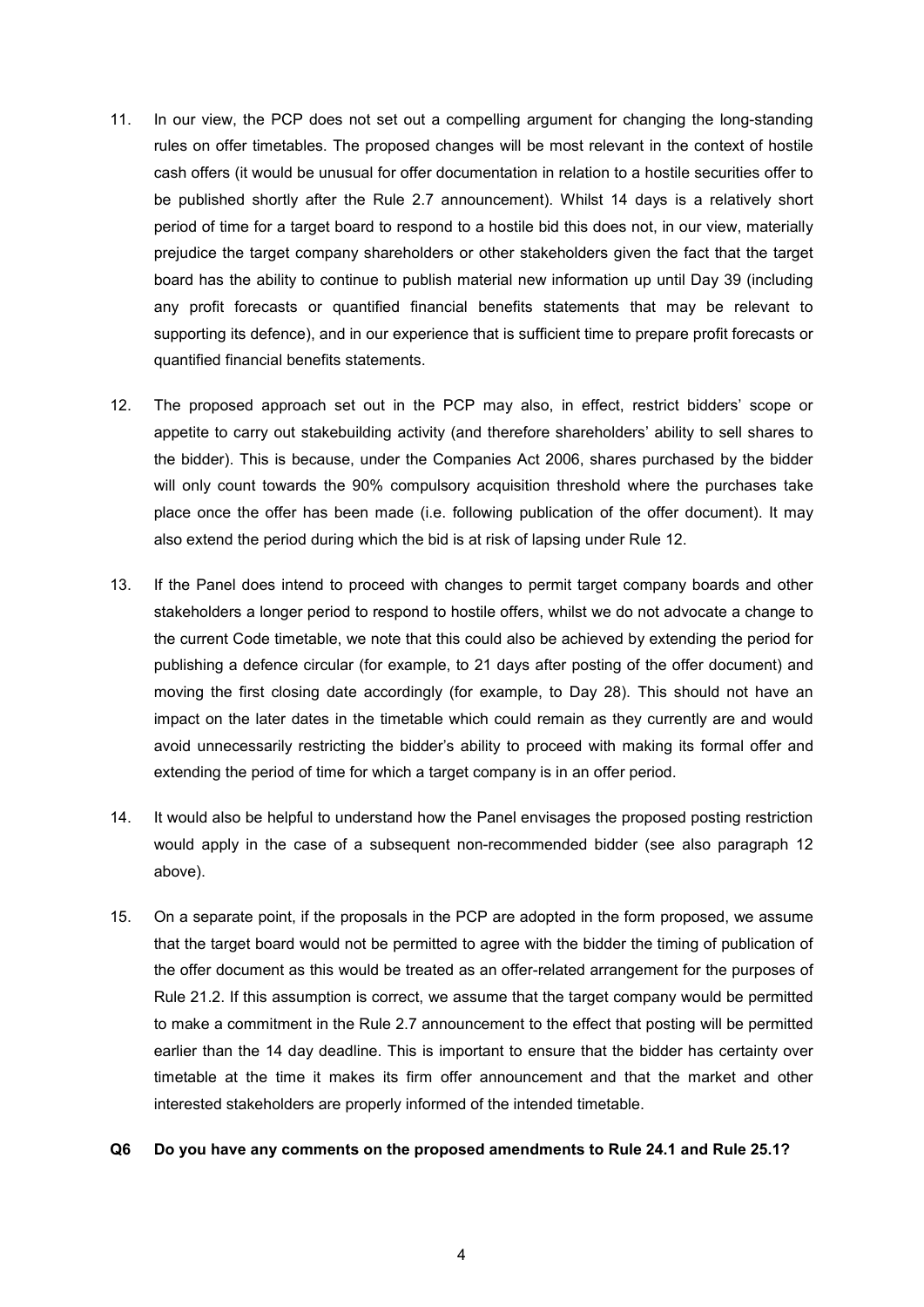- 16. We do not have any comments on the drafting of the proposed amendments.
- **Q7 Should an offeror or offeree company which has made a post-offer undertaking always be required to publish, in whole or in part, any report submitted to the Panel under Rule 19.5(h)?**
- 17. We have no comments on this proposal.
- **Q8 Do you have any comments on the proposed amendments to Rule 19.5(h)?**
- 18. We do not have any comments on the drafting of the proposed amendments.
- **Q9 Should an offeror or offeree company which has made a post-offer intention statement be required, at the end of the period of 12 months from the date on which the offer period ends, or such other period of time as was specified in the statement, to confirm in writing to the Panel whether it has taken, or not taken, the course of action described in the post-offer intention statement and publish that confirmation via a RIS?**
- 19. We have some concerns regarding this proposal. In particular, in our view it risks blurring the distinction between binding post-offer undertakings and non-binding statements of intention which are qualitatively different and, in our view, the requirement would be likely to lead to bidders being more cautious about making detailed intention statements (which would be to the disadvantage of the target).
- 20. We note that, in any event, Rule 19.6(b) requires a party that departs from an intention statement to make a public announcement of that fact unless the Panel consents otherwise. Given this rule, and the existing regime of private confirmation to the Panel, we think an effective enforcement mechanism already exists and we do not think it is appropriate for there to be a positive public confirmation at the end of the period. We also do not see how it would be of benefit to target shareholders, other stakeholders or the market.
- 21. If the Panel does proceed with the proposed changes, it would helpful to include greater detail on the form and nature of the public confirmation that would be expected.
- 22. In connection with the requirement for the confirmation to be published via RIS, where the bidder is a private/non-UK entity that does not maintain an RIS account, would the Panel be prepared to publish the confirmation on their behalf or otherwise allow them to publish it on a website instead?

## **Q10 Do you have any comments on the proposed new Rule 19.6(c)?**

23. We do not have any comments on the drafting of the proposed amendments other than as referred to in the response to Q9.